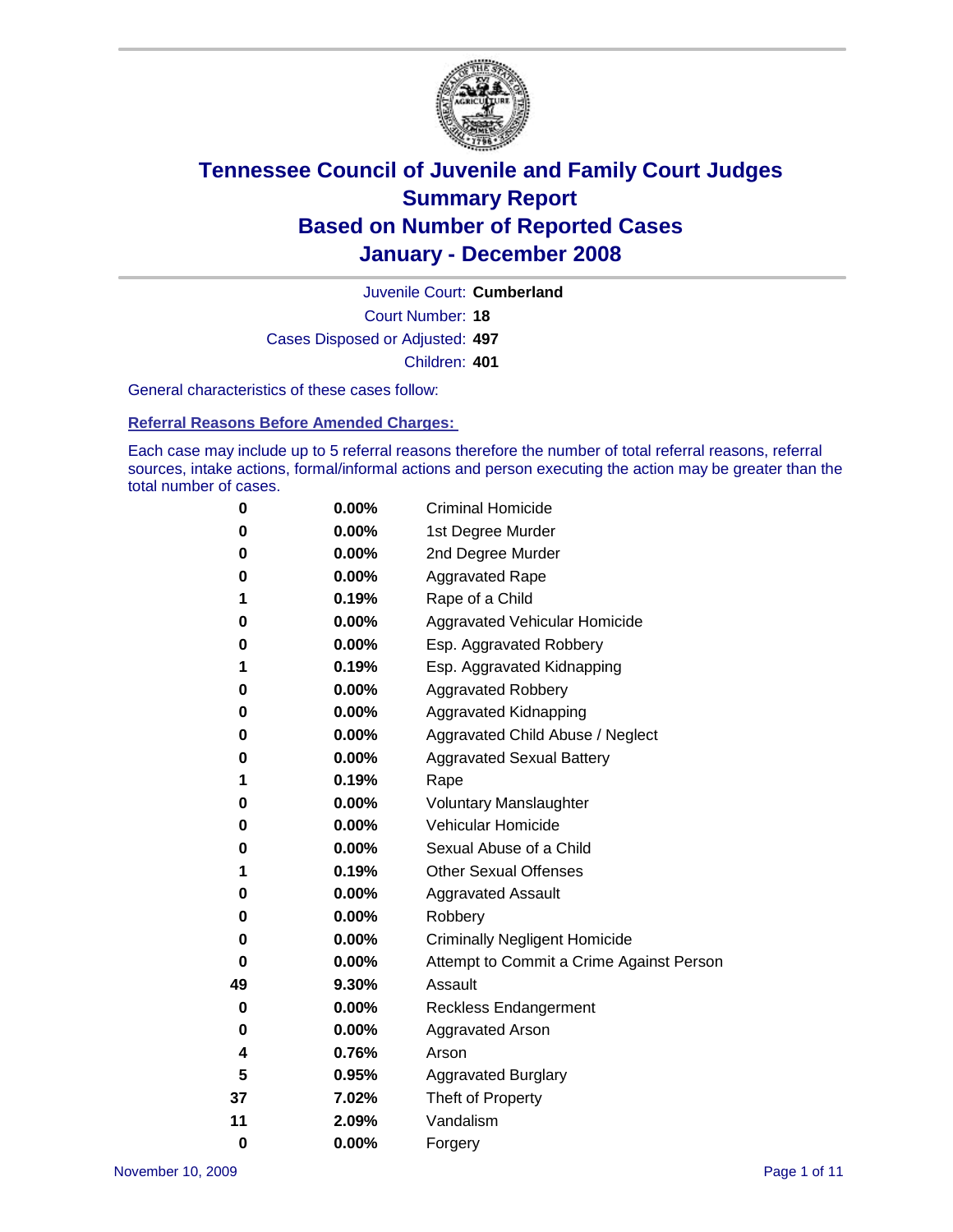

Court Number: **18** Juvenile Court: **Cumberland** Cases Disposed or Adjusted: **497** Children: **401**

#### **Referral Reasons Before Amended Charges:**

Each case may include up to 5 referral reasons therefore the number of total referral reasons, referral sources, intake actions, formal/informal actions and person executing the action may be greater than the total number of cases.

| 0            | 0.00%  | <b>Worthless Checks</b>                                     |
|--------------|--------|-------------------------------------------------------------|
| 0            | 0.00%  | Illegal Possession / Fraudulent Use of Credit / Debit Cards |
| 9            | 1.71%  | <b>Burglary</b>                                             |
| 3            | 0.57%  | Unauthorized Use of a Vehicle                               |
| 0            | 0.00%  | <b>Cruelty to Animals</b>                                   |
| 0            | 0.00%  | Sale of Controlled Substances                               |
| $\bf{0}$     | 0.00%  | <b>Other Drug Offenses</b>                                  |
| 23           | 4.36%  | <b>Possession of Controlled Substances</b>                  |
| 0            | 0.00%  | <b>Criminal Attempt</b>                                     |
| 0            | 0.00%  | Carrying Weapons on School Property                         |
| $\mathbf 2$  | 0.38%  | Unlawful Carrying / Possession of a Weapon                  |
| 1            | 0.19%  | <b>Evading Arrest</b>                                       |
| 1            | 0.19%  | Escape                                                      |
| 0            | 0.00%  | Driving Under Influence (DUI)                               |
| 29           | 5.50%  | Possession / Consumption of Alcohol                         |
| 0            | 0.00%  | Resisting Stop, Frisk, Halt, Arrest or Search               |
| 0            | 0.00%  | <b>Aggravated Criminal Trespass</b>                         |
| 1            | 0.19%  | Harassment                                                  |
| 0            | 0.00%  | Failure to Appear                                           |
| 1            | 0.19%  | Filing a False Police Report                                |
| 0            | 0.00%  | Criminal Impersonation                                      |
| 63           | 11.95% | <b>Disorderly Conduct</b>                                   |
| 4            | 0.76%  | <b>Criminal Trespass</b>                                    |
| 1            | 0.19%  | <b>Public Intoxication</b>                                  |
| 0            | 0.00%  | Gambling                                                    |
| 70           | 13.28% | Traffic                                                     |
| $\mathbf{2}$ | 0.38%  | <b>Local Ordinances</b>                                     |
| 4            | 0.76%  | Violation of Wildlife Regulations                           |
| $\bf{0}$     | 0.00%  | Contempt of Court                                           |
| 36           | 6.83%  | Violation of Probation                                      |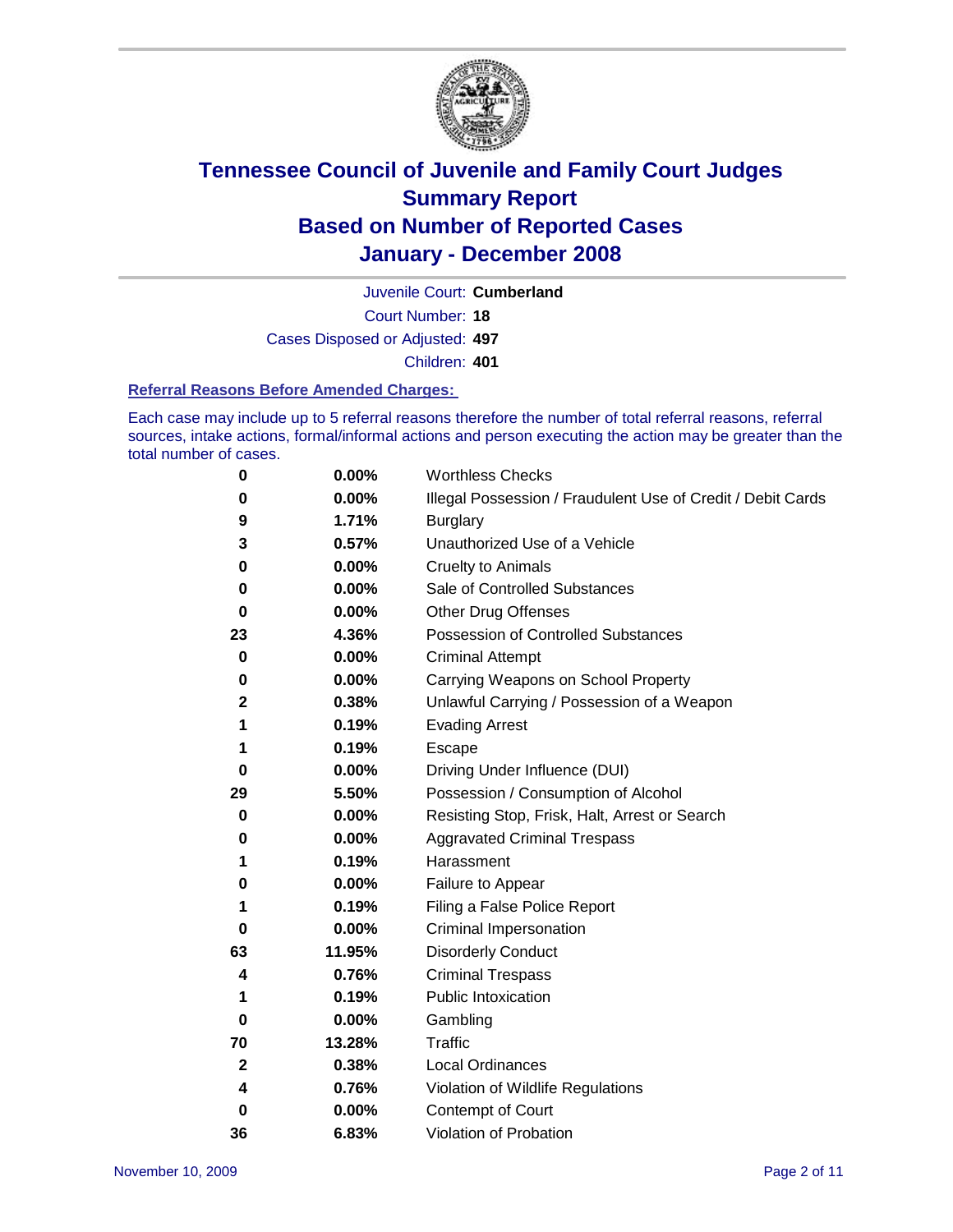

Court Number: **18** Juvenile Court: **Cumberland** Cases Disposed or Adjusted: **497** Children: **401**

#### **Referral Reasons Before Amended Charges:**

Each case may include up to 5 referral reasons therefore the number of total referral reasons, referral sources, intake actions, formal/informal actions and person executing the action may be greater than the total number of cases.

| 3           | 0.57%    | Violation of Aftercare                 |
|-------------|----------|----------------------------------------|
| 25          | 4.74%    | <b>Unruly Behavior</b>                 |
| 67          | 12.71%   | Truancy                                |
| 11          | 2.09%    | In-State Runaway                       |
| $\bf{0}$    | 0.00%    | Out-of-State Runaway                   |
| 35          | 6.64%    | Possession of Tobacco Products         |
| 0           | $0.00\%$ | Violation of a Valid Court Order       |
| 0           | 0.00%    | Violation of Curfew                    |
| 0           | $0.00\%$ | Sexually Abused Child                  |
| 0           | $0.00\%$ | <b>Physically Abused Child</b>         |
| 0           | $0.00\%$ | Dependency / Neglect                   |
| 0           | $0.00\%$ | <b>Termination of Parental Rights</b>  |
| 4           | 0.76%    | <b>Violation of Pretrial Diversion</b> |
| 0           | $0.00\%$ | Violation of Informal Adjustment       |
| 9           | 1.71%    | <b>Judicial Review</b>                 |
| 0           | $0.00\%$ | <b>Administrative Review</b>           |
| 0           | $0.00\%$ | <b>Foster Care Review</b>              |
| 0           | $0.00\%$ | Custody                                |
| 0           | 0.00%    | Visitation                             |
| 3           | 0.57%    | Paternity / Legitimation               |
| 8           | 1.52%    | <b>Child Support</b>                   |
| 0           | $0.00\%$ | <b>Request for Medical Treatment</b>   |
| 0           | 0.00%    | <b>Consent to Marry</b>                |
| $\mathbf 2$ | 0.38%    | Other                                  |
| 527         | 100.00%  | <b>Total Referrals</b>                 |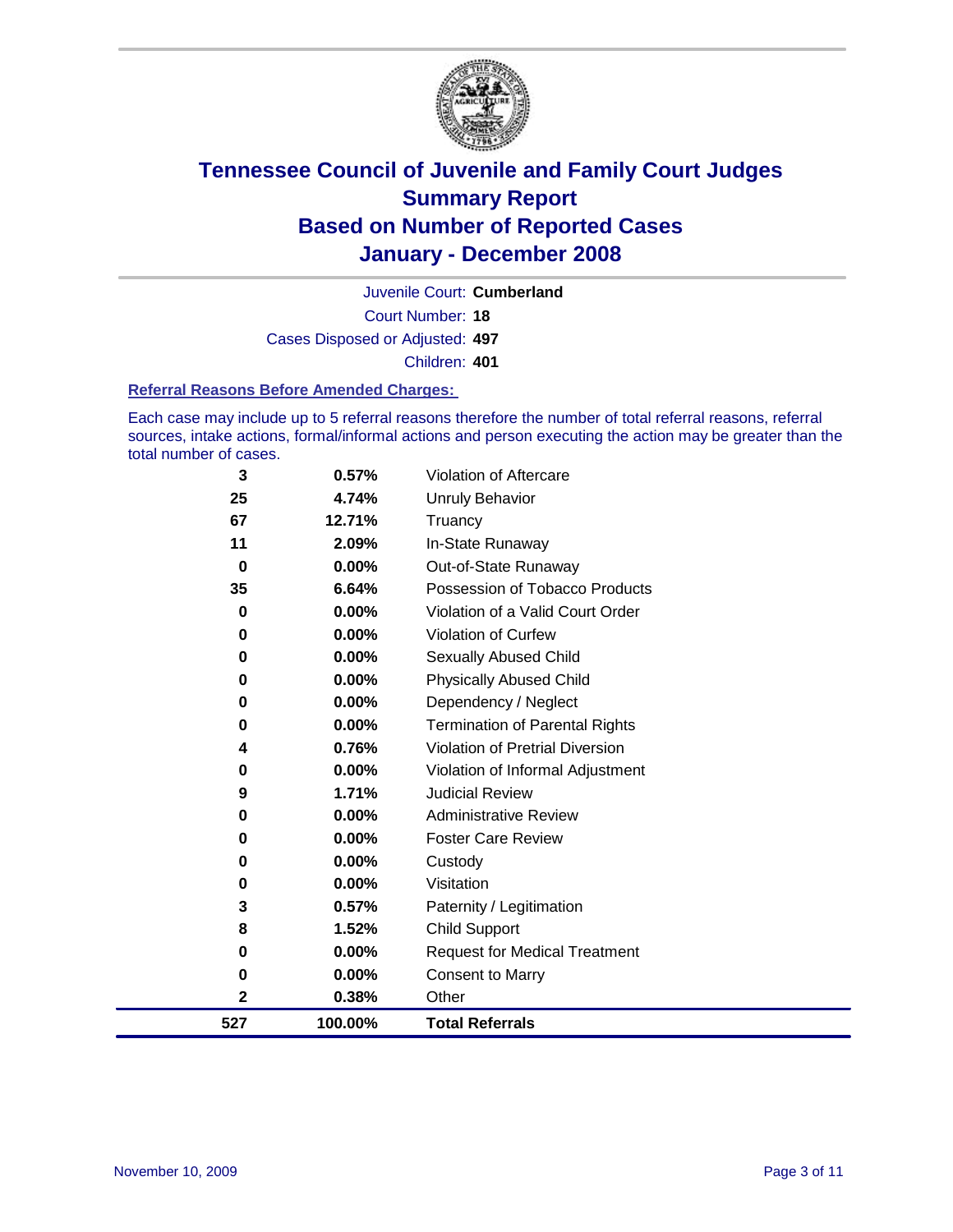

Court Number: **18** Juvenile Court: **Cumberland** Cases Disposed or Adjusted: **497** Children: **401**

### **Referral Sources: 1**

| 527          | 100.00% | <b>Total Referral Sources</b>     |
|--------------|---------|-----------------------------------|
| 0            | 0.00%   | Other                             |
| 0            | 0.00%   | Unknown                           |
| 0            | 0.00%   | Hospital                          |
| 6            | 1.14%   | Child & Parent                    |
| 18           | 3.42%   | Victim                            |
| $\mathbf{2}$ | 0.38%   | <b>Other Court</b>                |
| 0            | 0.00%   | Social Agency                     |
| 25           | 4.74%   | <b>Court Staff</b>                |
| 6            | 1.14%   | <b>District Attorney's Office</b> |
| 0            | 0.00%   | <b>Other State Department</b>     |
| 27           | 5.12%   | <b>DCS</b>                        |
| 1            | 0.19%   | <b>CSA</b>                        |
| 71           | 13.47%  | School                            |
| $\mathbf 0$  | 0.00%   | Self                              |
| 0            | 0.00%   | Relatives                         |
| 26           | 4.93%   | Parents                           |
|              | 65.46%  | Law Enforcement                   |
|              | 345     |                                   |

### **Age of Child at Referral: 2**

| 0   | 0.00%  | <b>Unknown</b>     |
|-----|--------|--------------------|
| 0   | 0.00%  | Ages 19 and Over   |
| 118 | 29.43% | Ages 17 through 18 |
| 173 | 43.14% | Ages 15 through 16 |
| 61  | 15.21% | Ages 13 through 14 |
| 20  | 4.99%  | Ages 11 through 12 |
| 29  | 7.23%  | Ages 10 and Under  |
|     |        |                    |

<sup>1</sup> If different than number of Referral Reasons (527), verify accuracy of your court's data.

<sup>2</sup> One child could be counted in multiple categories, verify accuracy of your court's data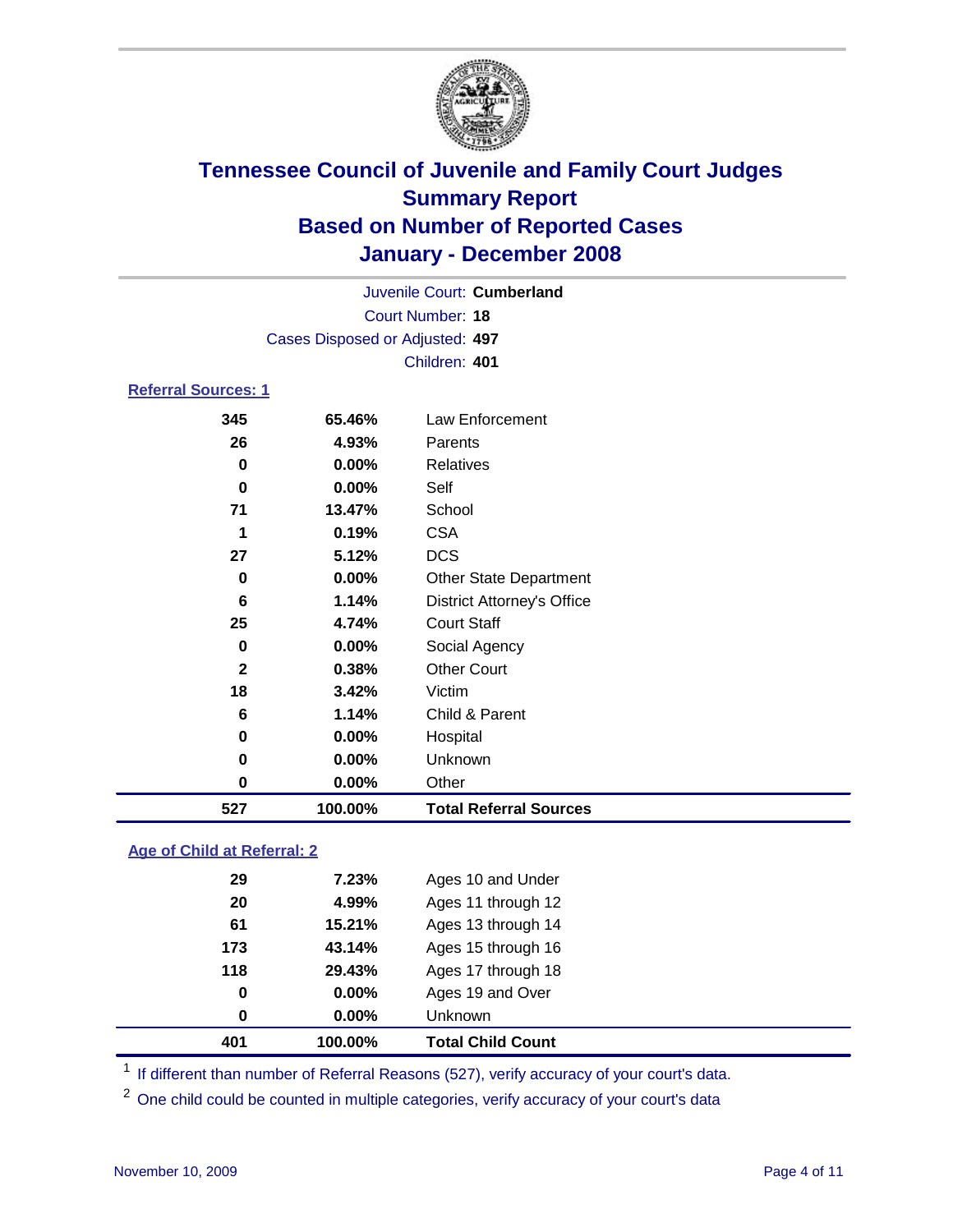

| Juvenile Court: Cumberland              |                                 |                          |  |  |  |
|-----------------------------------------|---------------------------------|--------------------------|--|--|--|
| Court Number: 18                        |                                 |                          |  |  |  |
|                                         | Cases Disposed or Adjusted: 497 |                          |  |  |  |
|                                         |                                 | Children: 401            |  |  |  |
| Sex of Child: 1                         |                                 |                          |  |  |  |
| 272                                     | 67.83%                          | Male                     |  |  |  |
| 129                                     | 32.17%                          | Female                   |  |  |  |
| $\bf{0}$                                | 0.00%                           | Unknown                  |  |  |  |
| 401                                     | 100.00%                         | <b>Total Child Count</b> |  |  |  |
| Race of Child: 1                        |                                 |                          |  |  |  |
| 395                                     | 98.50%                          | White                    |  |  |  |
| $\overline{\mathbf{2}}$                 | 0.50%                           | African American         |  |  |  |
| $\bf{0}$                                | 0.00%                           | Native American          |  |  |  |
| 0                                       | 0.00%                           | Asian                    |  |  |  |
| 0                                       | 0.00%                           | Mixed                    |  |  |  |
| 4                                       | 1.00%                           | Unknown                  |  |  |  |
| 401                                     | 100.00%                         | <b>Total Child Count</b> |  |  |  |
| <b>Hispanic Origin: 1</b>               |                                 |                          |  |  |  |
| $\overline{7}$                          | 1.75%                           | Yes                      |  |  |  |
| 382                                     | 95.26%                          | No                       |  |  |  |
| 12                                      | 2.99%                           | Unknown                  |  |  |  |
| 401                                     | 100.00%                         | <b>Total Child Count</b> |  |  |  |
| <b>School Enrollment of Children: 1</b> |                                 |                          |  |  |  |
| 338                                     | 84.29%                          | Yes                      |  |  |  |
| 31                                      | 7.73%                           | No                       |  |  |  |
| 32                                      | 7.98%                           | Unknown                  |  |  |  |
| 401                                     | 100.00%                         | <b>Total Child Count</b> |  |  |  |

One child could be counted in multiple categories, verify accuracy of your court's data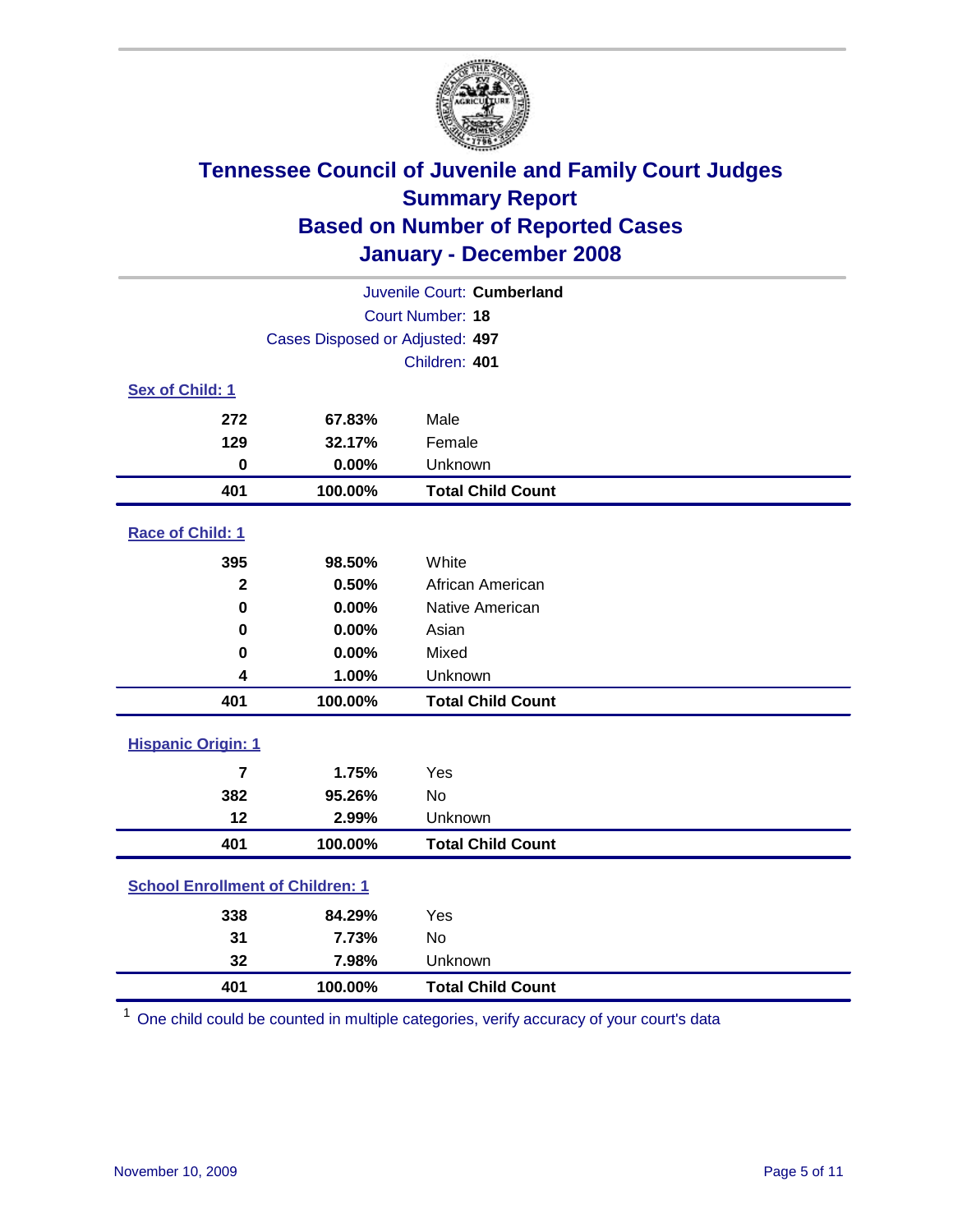

Court Number: **18** Juvenile Court: **Cumberland** Cases Disposed or Adjusted: **497** Children: **401 Living Arrangement of Child at Time of Referral: 1 43.14%** With Both Biological Parents **1.25%** With Father and Stepmother **2.74%** With Mother and Stepfather

| 401 | 100.00%  | <b>Total Child Count</b>             |
|-----|----------|--------------------------------------|
| 0   | $0.00\%$ | Other                                |
| 13  | 3.24%    | <b>Unknown</b>                       |
| 9   | 2.24%    | Independent                          |
| 0   | $0.00\%$ | In an Institution                    |
| 2   | 0.50%    | In a Residential Center              |
| 0   | $0.00\%$ | In a Group Home                      |
| 6   | 1.50%    | With Foster Family                   |
| 6   | 1.50%    | With Adoptive Parents                |
| 28  | 6.98%    | <b>With Relatives</b>                |
| 24  | 5.99%    | <b>With Father</b>                   |
| 124 | 30.92%   | <b>With Mother</b>                   |
| . . | Z.I470   | <i>v</i> itti mottler and Stepfather |

#### **Type of Detention: 2**

| 497          | 100.00%  | <b>Total Detention Count</b> |  |
|--------------|----------|------------------------------|--|
| 0            | $0.00\%$ | Other                        |  |
| 495          | 99.60%   | Does Not Apply               |  |
| 0            | $0.00\%$ | <b>Unknown</b>               |  |
| 0            | 0.00%    | Psychiatric Hospital         |  |
| 0            | 0.00%    | Jail - No Separation         |  |
| 0            | $0.00\%$ | Jail - Partial Separation    |  |
| 0            | 0.00%    | Jail - Complete Separation   |  |
| $\mathbf{2}$ | 0.40%    | Juvenile Detention Facility  |  |
| 0            | $0.00\%$ | Non-Secure Placement         |  |
|              |          |                              |  |

<sup>1</sup> One child could be counted in multiple categories, verify accuracy of your court's data

<sup>2</sup> If different than number of Cases (497) verify accuracy of your court's data.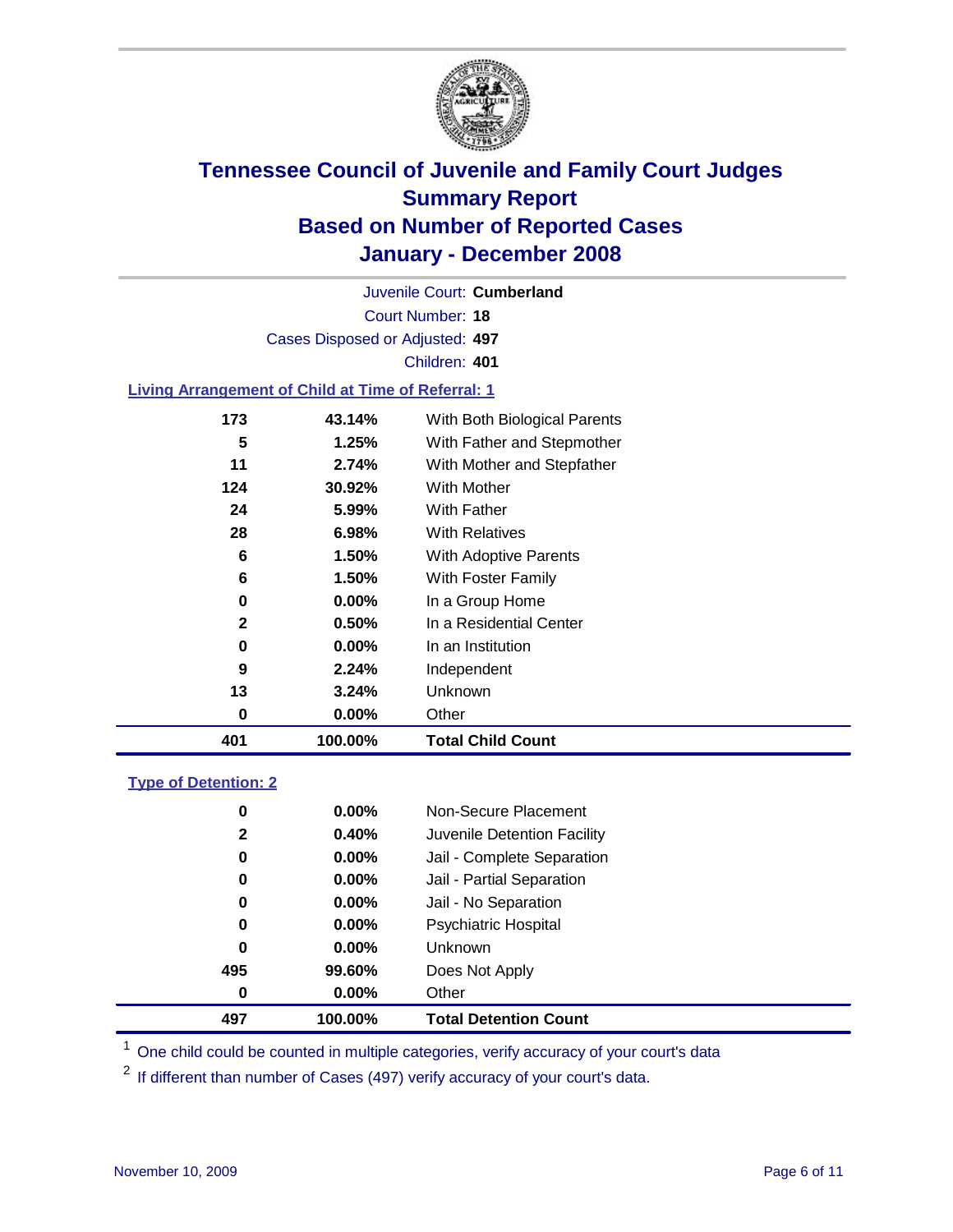

|                                                    | Juvenile Court: Cumberland      |                                      |  |  |  |
|----------------------------------------------------|---------------------------------|--------------------------------------|--|--|--|
|                                                    | Court Number: 18                |                                      |  |  |  |
|                                                    | Cases Disposed or Adjusted: 497 |                                      |  |  |  |
|                                                    |                                 | Children: 401                        |  |  |  |
| <b>Placement After Secure Detention Hearing: 1</b> |                                 |                                      |  |  |  |
| 0                                                  | 0.00%                           | Returned to Prior Living Arrangement |  |  |  |
| $\mathbf 2$                                        | 0.40%                           | Juvenile Detention Facility          |  |  |  |
| 0                                                  | 0.00%                           | Jail                                 |  |  |  |
| 0                                                  | 0.00%                           | Shelter / Group Home                 |  |  |  |
| 0                                                  | 0.00%                           | <b>Foster Family Home</b>            |  |  |  |
| 0                                                  | 0.00%                           | <b>Psychiatric Hospital</b>          |  |  |  |
| 0                                                  | 0.00%                           | Unknown                              |  |  |  |
| 495                                                | 99.60%                          | Does Not Apply                       |  |  |  |
| 0                                                  | 0.00%                           | Other                                |  |  |  |
|                                                    |                                 |                                      |  |  |  |
| 497                                                | 100.00%                         | <b>Total Placement Count</b>         |  |  |  |
|                                                    |                                 |                                      |  |  |  |
| <b>Intake Actions: 2</b><br>209                    | 39.66%                          | <b>Petition Filed</b>                |  |  |  |
| 0                                                  | $0.00\%$                        | <b>Motion Filed</b>                  |  |  |  |
| 311                                                | 59.01%                          | <b>Citation Processed</b>            |  |  |  |
| 0                                                  | 0.00%                           | Notification of Paternity Processed  |  |  |  |
| 0                                                  | 0.00%                           | Scheduling of Judicial Review        |  |  |  |
| 4                                                  | 0.76%                           | Scheduling of Administrative Review  |  |  |  |
| 0                                                  | 0.00%                           | Scheduling of Foster Care Review     |  |  |  |
| 0                                                  | 0.00%                           | Unknown                              |  |  |  |
| 1                                                  | 0.19%                           | Does Not Apply                       |  |  |  |
| 2                                                  | 0.38%                           | Other                                |  |  |  |

<sup>1</sup> If different than number of Cases (497) verify accuracy of your court's data.

<sup>2</sup> If different than number of Referral Reasons (527), verify accuracy of your court's data.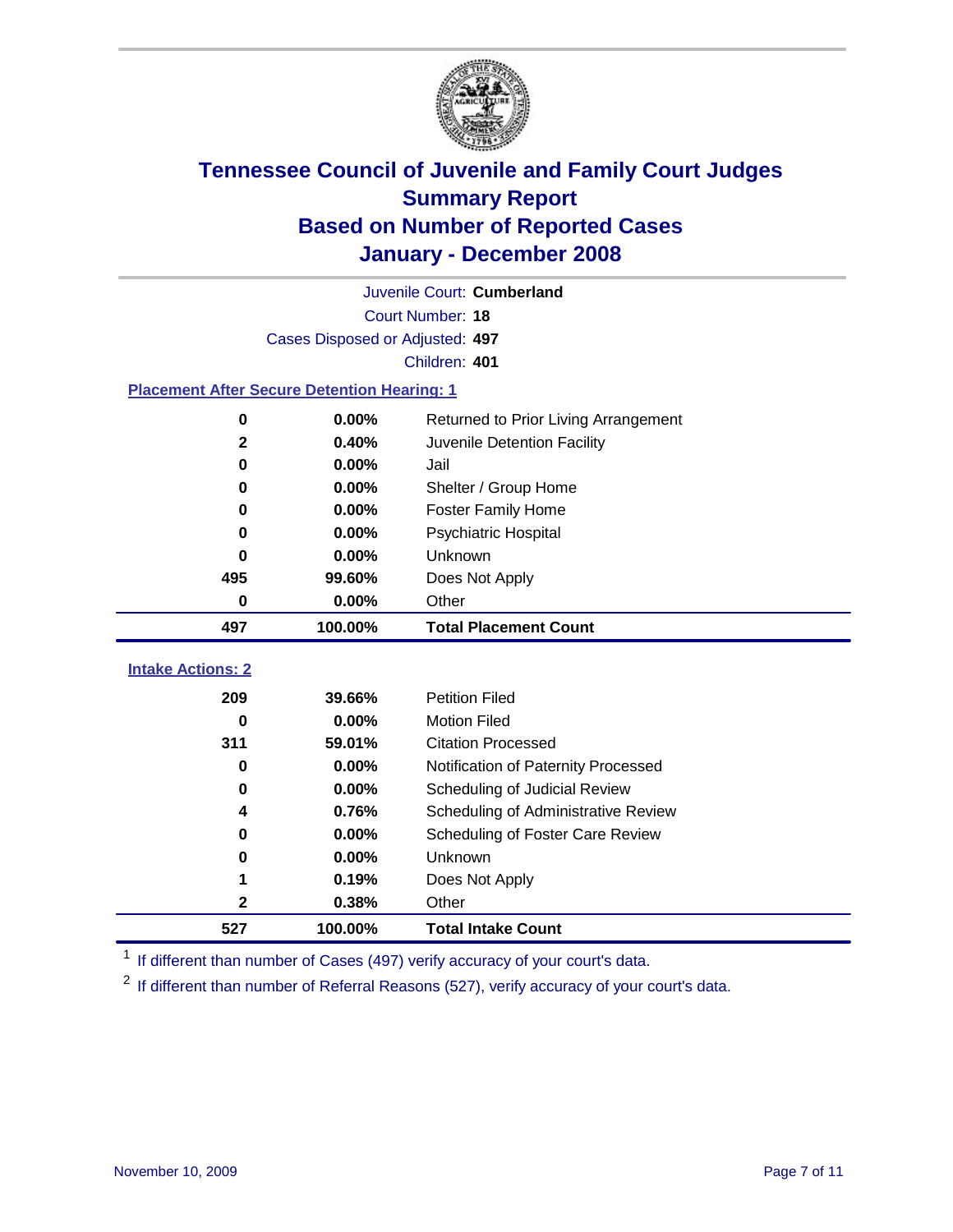

Court Number: **18** Juvenile Court: **Cumberland** Cases Disposed or Adjusted: **497** Children: **401**

#### **Last Grade Completed by Child: 1**

| 0              | 0.00%   | Too Young for School     |
|----------------|---------|--------------------------|
| 0              | 0.00%   | Preschool                |
| $\mathbf 2$    | 0.50%   | Kindergarten             |
| 3              | 0.75%   | 1st Grade                |
| 4              | 1.00%   | 2nd Grade                |
| 7              | 1.75%   | 3rd Grade                |
| 10             | 2.49%   | 4th Grade                |
| 6              | 1.50%   | 5th Grade                |
| 18             | 4.49%   | 6th Grade                |
| 29             | 7.23%   | 7th Grade                |
| 65             | 16.21%  | 8th Grade                |
| 98             | 24.44%  | 9th Grade                |
| 62             | 15.46%  | 10th Grade               |
| 36             | 8.98%   | 11th Grade               |
| 1              | 0.25%   | 12th Grade               |
| 0              | 0.00%   | Non-Graded Special Ed    |
| 5              | 1.25%   | <b>GED</b>               |
| $\overline{7}$ | 1.75%   | Graduated                |
| 5              | 1.25%   | Never Attended School    |
| 43             | 10.72%  | Unknown                  |
| $\bf{0}$       | 0.00%   | Other                    |
| 401            | 100.00% | <b>Total Child Count</b> |

### **Enrolled in Special Education: 1**

| 326 | 81.30%  | No                       |  |
|-----|---------|--------------------------|--|
| 37  | 9.23%   | Unknown                  |  |
| 401 | 100.00% | <b>Total Child Count</b> |  |

One child could be counted in multiple categories, verify accuracy of your court's data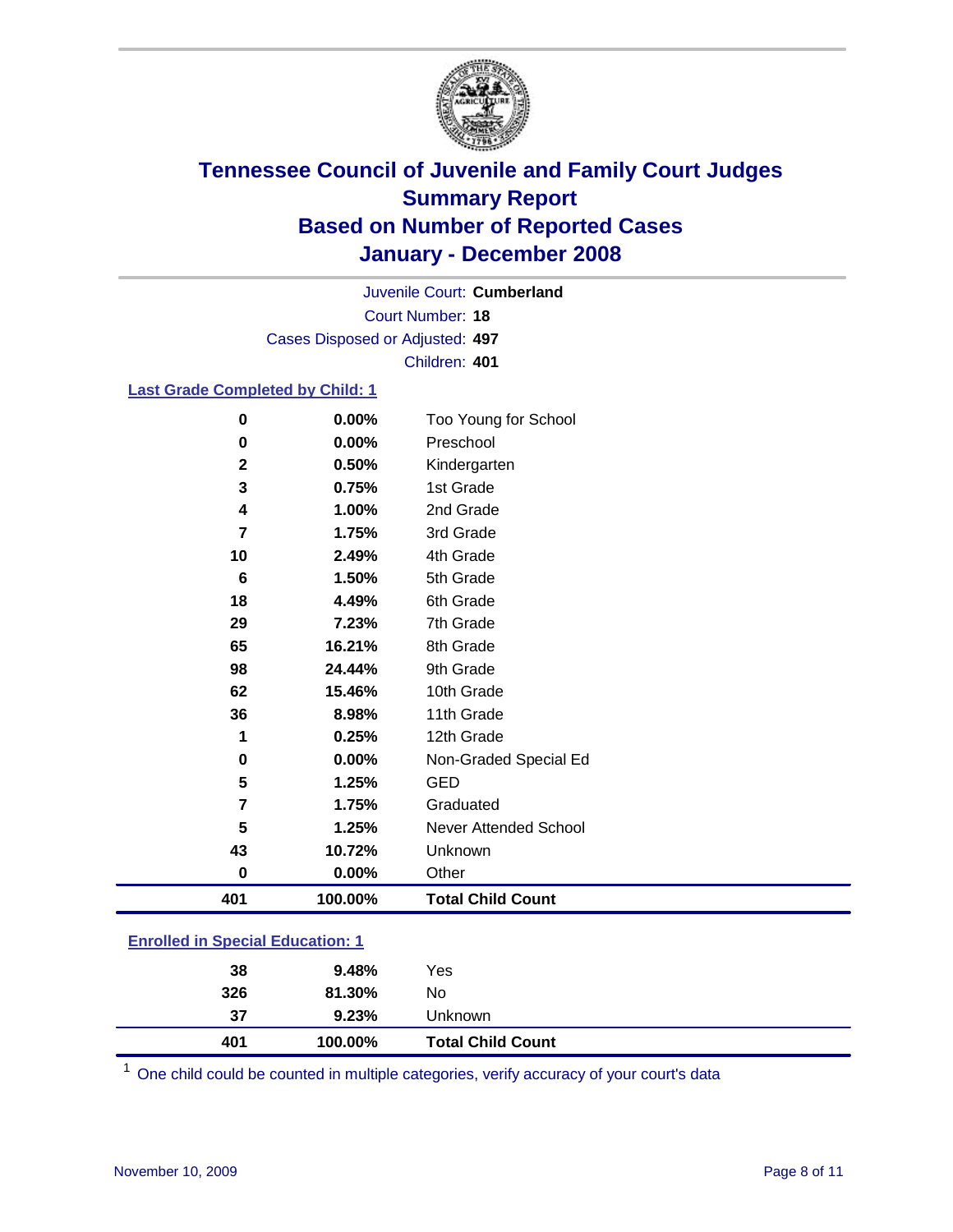

| Juvenile Court: Cumberland   |                                 |                           |  |  |  |
|------------------------------|---------------------------------|---------------------------|--|--|--|
|                              | Court Number: 18                |                           |  |  |  |
|                              | Cases Disposed or Adjusted: 497 |                           |  |  |  |
|                              | Children: 401                   |                           |  |  |  |
| <b>Action Executed By: 1</b> |                                 |                           |  |  |  |
| 367                          | 69.64%                          | Judge                     |  |  |  |
| $\mathbf{2}$                 | 0.38%                           | Referee                   |  |  |  |
| 158                          | 29.98%                          | <b>YSO</b>                |  |  |  |
| 0                            | 0.00%                           | Other                     |  |  |  |
| 0                            | $0.00\%$                        | Unknown                   |  |  |  |
| 527                          | 100.00%                         | <b>Total Action Count</b> |  |  |  |

### **Formal / Informal Actions: 1**

| 34  | 6.45%    | Dismissed                                        |
|-----|----------|--------------------------------------------------|
| 4   | 0.76%    | Retired / Nolle Prosequi                         |
| 110 | 20.87%   | <b>Complaint Substantiated Delinquent</b>        |
| 80  | 15.18%   | <b>Complaint Substantiated Status Offender</b>   |
| 3   | 0.57%    | <b>Complaint Substantiated Dependent/Neglect</b> |
| 0   | $0.00\%$ | <b>Complaint Substantiated Abused</b>            |
| 0   | $0.00\%$ | <b>Complaint Substantiated Mentally III</b>      |
| 165 | 31.31%   | Informal Adjustment                              |
| 59  | 11.20%   | <b>Pretrial Diversion</b>                        |
| 0   | $0.00\%$ | <b>Transfer to Adult Court Hearing</b>           |
| 0   | $0.00\%$ | Charges Cleared by Transfer to Adult Court       |
| 0   | $0.00\%$ | Special Proceeding                               |
| 0   | $0.00\%$ | <b>Review Concluded</b>                          |
| 58  | 11.01%   | Case Held Open                                   |
| 14  | 2.66%    | Other                                            |
| 0   | $0.00\%$ | <b>Unknown</b>                                   |
| 527 | 100.00%  | <b>Total Action Count</b>                        |

<sup>1</sup> If different than number of Referral Reasons (527), verify accuracy of your court's data.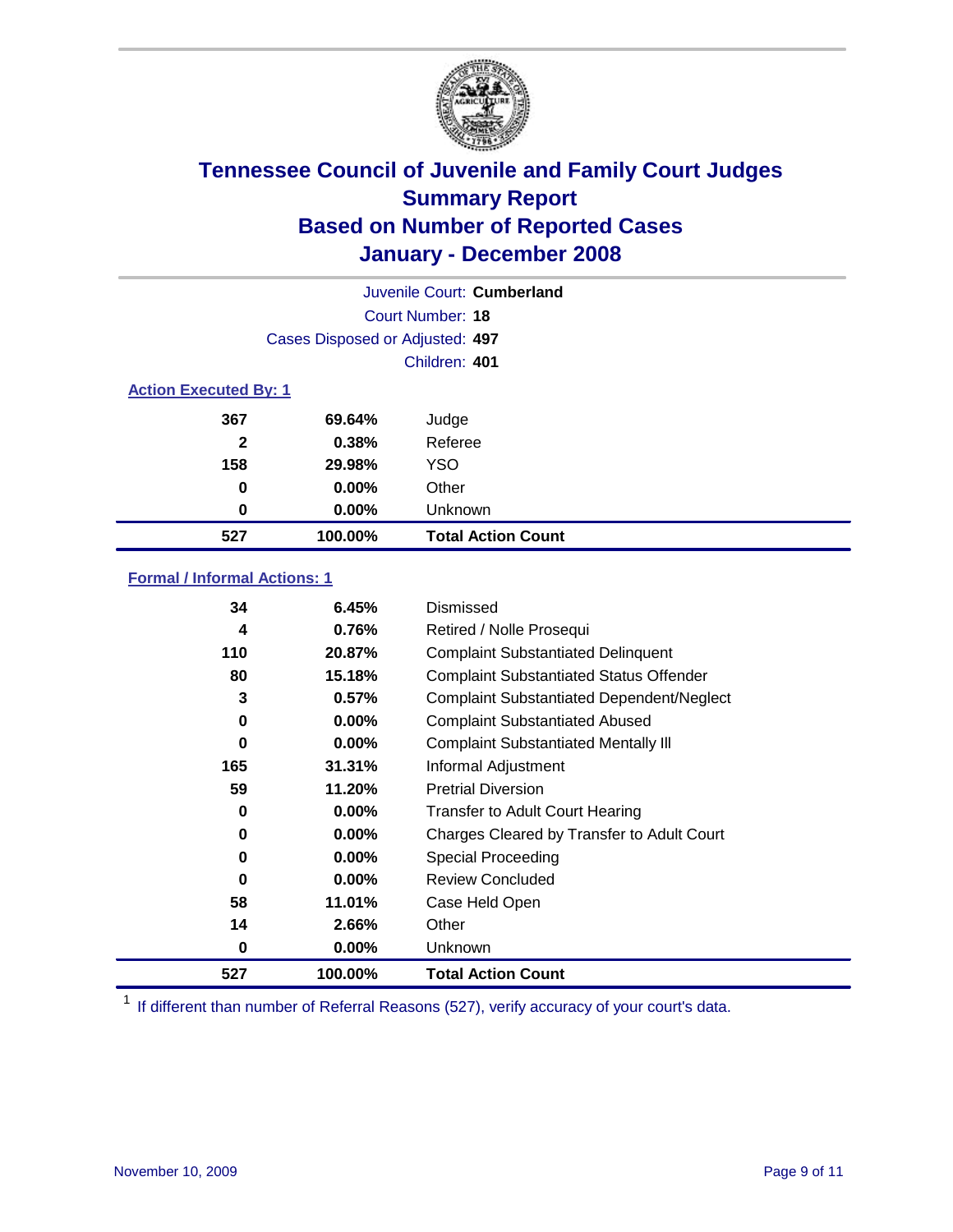

|                       |                                 | Juvenile Court: Cumberland                            |
|-----------------------|---------------------------------|-------------------------------------------------------|
|                       |                                 | Court Number: 18                                      |
|                       | Cases Disposed or Adjusted: 497 |                                                       |
|                       |                                 | Children: 401                                         |
| <b>Case Outcomes:</b> |                                 | There can be multiple outcomes for one child or case. |
| 47                    | 6.34%                           | <b>Case Dismissed</b>                                 |
| 3                     | 0.40%                           | Case Retired or Nolle Prosequi                        |
| 75                    | 10.12%                          | Warned / Counseled                                    |
| 48                    | 6.48%                           | Held Open For Review                                  |
| 58                    | 7.83%                           | Supervision / Probation to Juvenile Court             |
| 0                     | 0.00%                           | <b>Probation to Parents</b>                           |
| 21                    | 2.83%                           | Referral to Another Entity for Supervision / Service  |
| 12                    | 1.62%                           | Referred for Mental Health Counseling                 |
| 22                    | 2.97%                           | Referred for Alcohol and Drug Counseling              |
| 0                     | 0.00%                           | <b>Referred to Alternative School</b>                 |
| 1                     | 0.13%                           | Referred to Private Child Agency                      |
| 31                    | 4.18%                           | Referred to Defensive Driving School                  |
| 16                    | 2.16%                           | Referred to Alcohol Safety School                     |
| 23                    | 3.10%                           | Referred to Juvenile Court Education-Based Program    |
| 5                     | 0.67%                           | Driver's License Held Informally                      |
| 0                     | 0.00%                           | <b>Voluntary Placement with DMHMR</b>                 |
| 0                     | 0.00%                           | <b>Private Mental Health Placement</b>                |
| 0                     | 0.00%                           | <b>Private MR Placement</b>                           |
| 0                     | 0.00%                           | Placement with City/County Agency/Facility            |
| 0                     | 0.00%                           | Placement with Relative / Other Individual            |
| 1                     | 0.13%                           | Fine                                                  |
| 26                    | 3.51%                           | <b>Public Service</b>                                 |
| 18                    | 2.43%                           | Restitution                                           |
| 0                     | 0.00%                           | <b>Runaway Returned</b>                               |
| $\overline{7}$        | 0.94%                           | No Contact Order                                      |
| $\boldsymbol{0}$      | 0.00%                           | Injunction Other than No Contact Order                |
| 0                     | 0.00%                           | <b>House Arrest</b>                                   |
| 0                     | 0.00%                           | <b>Court Defined Curfew</b>                           |
| 0                     | 0.00%                           | Dismissed from Informal Adjustment                    |
| 0                     | 0.00%                           | <b>Dismissed from Pretrial Diversion</b>              |
| 0                     | 0.00%                           | Released from Probation                               |
| 0                     | 0.00%                           | <b>Transferred to Adult Court</b>                     |
| 0                     | 0.00%                           | <b>DMHMR Involuntary Commitment</b>                   |